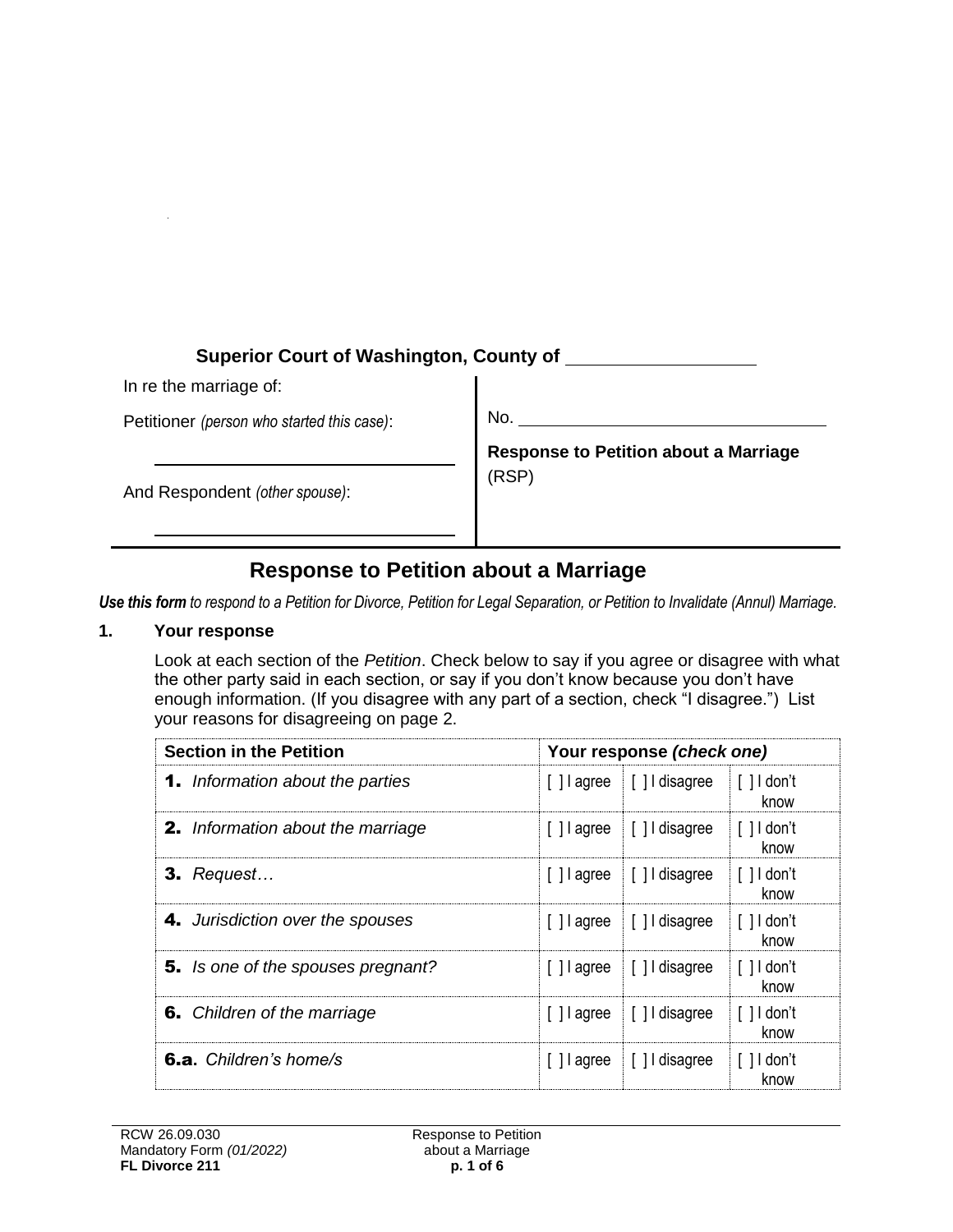| <b>Section in the Petition</b>                                                          |               | Your response (check one) |                                           |
|-----------------------------------------------------------------------------------------|---------------|---------------------------|-------------------------------------------|
| 6.b. Other people with a legal right to spend<br>time with a child                      | [ ] l agree   | [] I disagree             | $\lceil$ $\rceil$ I don't<br>know         |
| 6.c. Other court cases involving a child                                                | [] agree      | [] I disagree             | $[ ]$ I don't<br>know                     |
| Jurisdiction over the children<br>7.                                                    | $[ ]$ l agree | [] I disagree             | $\lceil$ $\rceil$ I don't<br>know         |
| 8.<br><b>Parenting Plan</b>                                                             | [ ] l agree   | [] I disagree             | $\lceil$ $\rceil$ $\rceil$ don't<br>know  |
| 9.<br><b>Child Support</b>                                                              | [ ] l agree   | [ ] I disagree            | $\lceil$ $\rceil$ $\rfloor$ don't<br>know |
| <b>10.</b> Children from other relationships                                            | [] agree      | [] I disagree             | $[ ]$ I don't<br>know                     |
| <b>11.</b> Written Agreements                                                           | [] agree      | [] I disagree             | $[ ]$ I don't<br>know                     |
| <b>12.</b> Real Property (land or home)                                                 | [] lagree     | [] I disagree             | $[ ]$ I don't<br>know                     |
| <b>13.</b> Personal Property (possessions, assets or<br>business interests of any kind) | [] agree      | [] I disagree             | $\lceil$ $\rceil$ $\rceil$ don't<br>know  |
| 14. Debts                                                                               | [] agree      | [] I disagree             | $[ ]$ I don't<br>know                     |
| <b>15.</b> Spousal Support (maintenance/alimony)                                        | [] agree      | [] I disagree             | $[ ]$ I don't<br>know                     |
| <b>16.</b> Fees and Costs                                                               | [] agree      | [] I disagree             | $\lceil$   $\rfloor$ don't<br>know        |
| <b>17.</b> Protection Order                                                             | $[ ]$ l agree | [] I disagree             | $\lceil$   $\rfloor$ don't<br>know        |
| <b>18.</b> Restraining Order                                                            | $[ ]$ l agree | [] I disagree             | $\lceil$ $\rceil$ $\rceil$ don't<br>know  |
| 19. Name Change                                                                         | [] agree      | [] I disagree             | $\lceil$   $\rfloor$ don't<br>know        |
| <b>20.</b> Other requests, if any                                                       | [] lagree     | [] I disagree             | $\lceil$ $\rceil$ $\rceil$ don't<br>know  |

# **If you checked "Disagree" for any of the sections, list your reasons here:**

*Section #: Reasons:*

*Section #: Reasons:*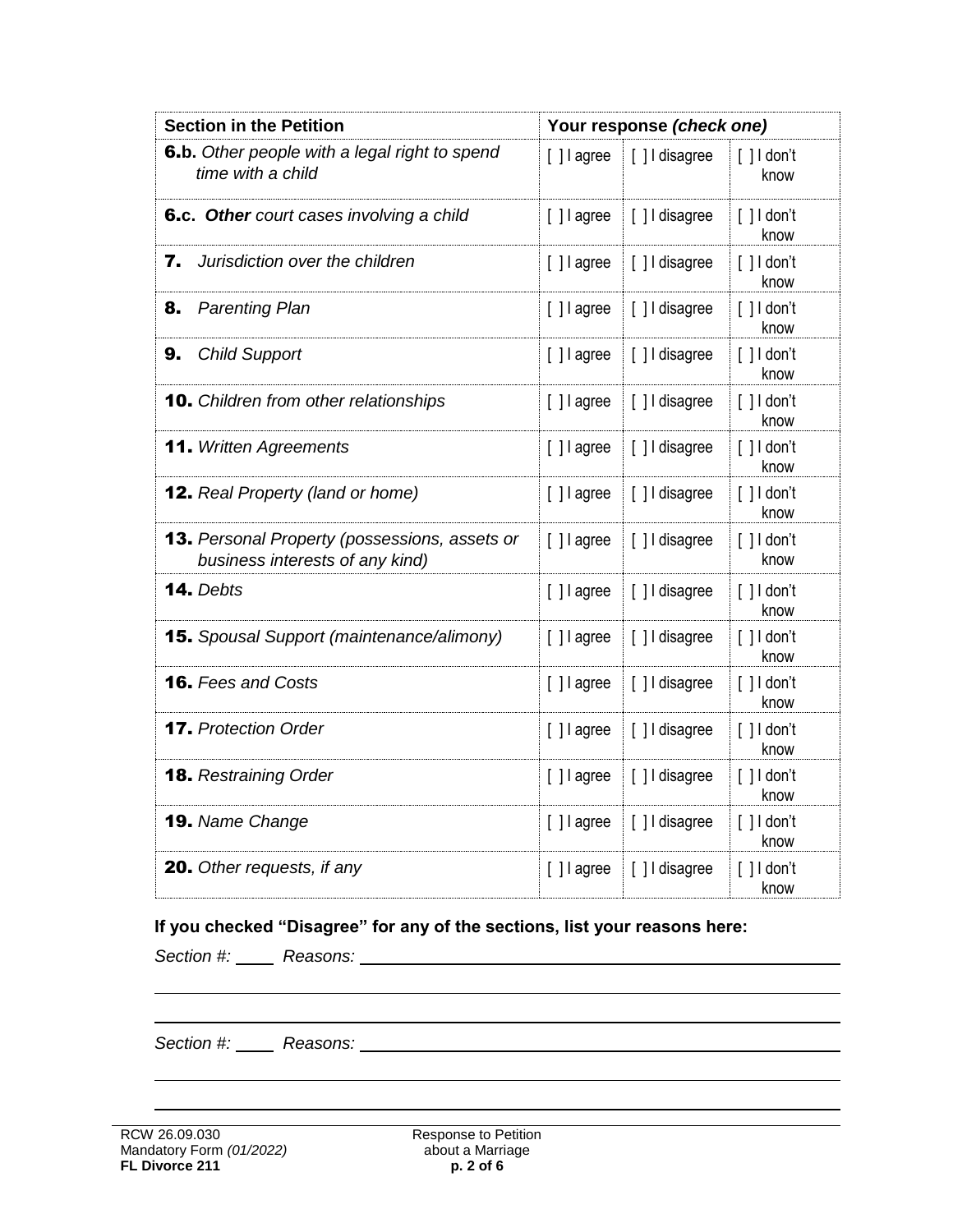| Section #: Reasons: <u>Container and the section</u> and the section of the section of the section of the section of the section of the section of the section of the section of the section of the section of the section of the s |
|-------------------------------------------------------------------------------------------------------------------------------------------------------------------------------------------------------------------------------------|
|                                                                                                                                                                                                                                     |
|                                                                                                                                                                                                                                     |
|                                                                                                                                                                                                                                     |
|                                                                                                                                                                                                                                     |
|                                                                                                                                                                                                                                     |

*If you need more space, you may add more pages to this Response. Number, date, and sign each page that you add.* 

#### **2. Protection Order**

*Do you want the court to issue an Order for Protection as part of the final orders in this case?*

- [ ] **No.** *(Skip to* 3*.)*
- [ ] **Yes.** *(You must file a Petition for Order for Protection, form DV-1.015 for domestic violence, or form UHST-02.0200 for harassment. You may file your Petition for Order for Protection using the same case number assigned to this case.)*

*Important! If you need protection now, ask the court clerk about getting a Temporary Order for Protection.*

[ ] **There already is an** *Order for Protection between my spouse and me***.**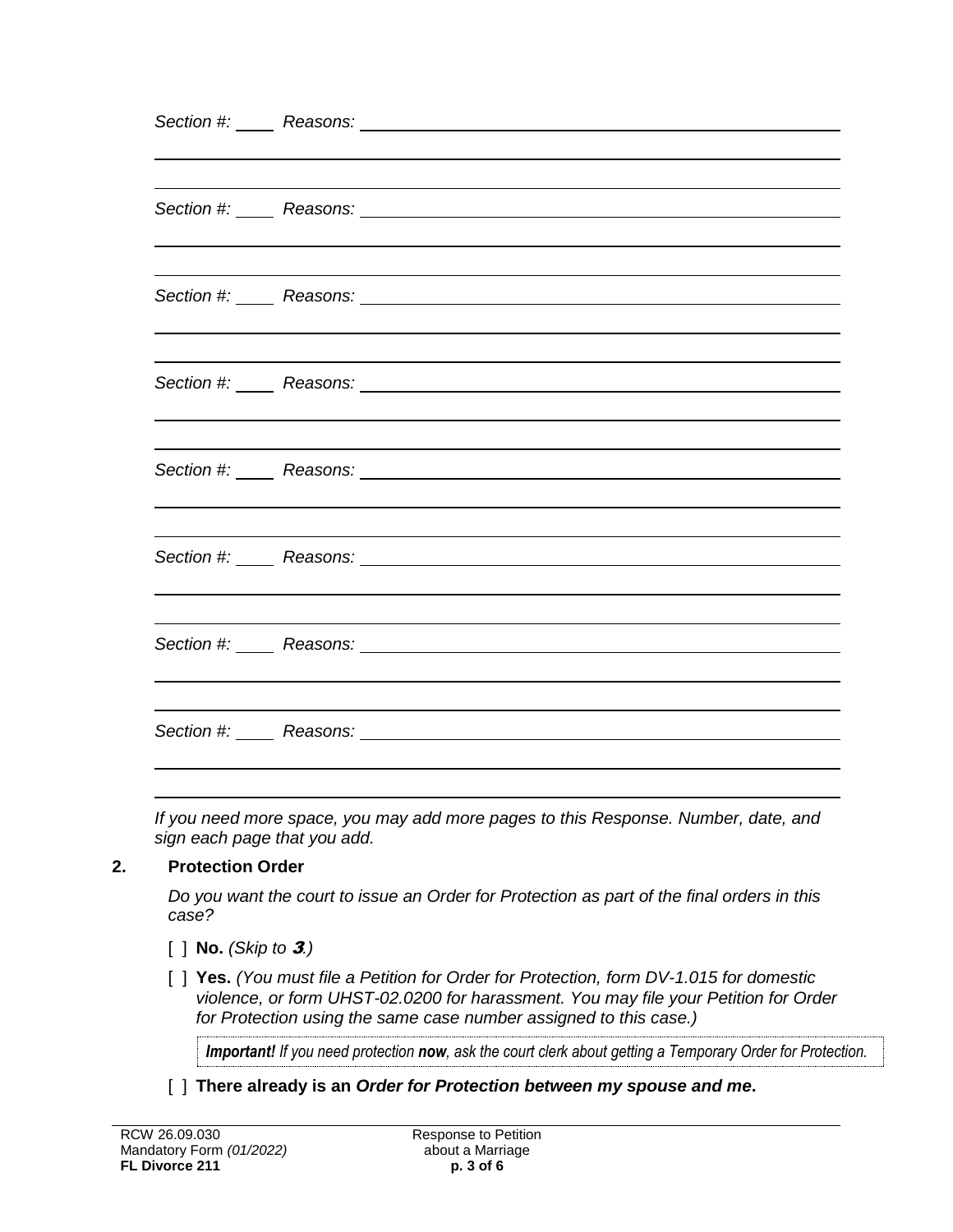Court that issued the order:

Expiration date: **Expiration** date:

### **3. Restraining Order**

*Do you want the court to issue a Restraining Order as part of the final orders in this case?* 

[ ] **No.** *(Skip to* 4*.)* 

#### [ ] **Yes.** *Check the type of orders you want:*

- [ ] **Do not disturb** Order the Petitioner not to disturb my peace or the peace of any child listed in the *Petition*.
- [ ] **Stay away** Order the Petitioner not to go onto the grounds of or enter my home, workplace, or school, and the daycare or school of any child listed in *Petition*
	- [ ] Also, not knowingly to go or stay within feet of my home, workplace, or school, or the daycare or school of any child listed in *Petition*.
- [  $\vert$  **Do not hurt or threaten** Order the Petitioner:
	- Not to assault, harass, stalk, or molest me or any child listed in the *Petition*; and
	- Not to use, try to use, or threaten to use physical force against me or the children that would reasonably be expected to cause bodily injury.

*Warning! If the court makes this order, the court must consider if weapons restrictions are required by state law; federal law may also prohibit the Restrained Person from possessing firearms or ammunition.*

- [ ] **Prohibit weapons and order surrender** Order the Petitioner:
	- Not to access, possess, or obtain any firearms, other dangerous weapons, or concealed pistol licenses until the Order ends, and
	- To immediately surrender any firearms, other dangerous weapons, and any concealed pistol licenses that they possesses to *(check one):* [ ] the police chief or sheriff. [ ] their lawyer. [ ] other person *(name):* .

## [ ] **Other restraining orders:**

*Important! If you want a restraining order now, you must file a Motion for Temporary Family Law Order and Restraining Order (FL Divorce 223) or a Motion for Immediate Restraining Order (Ex Parte) (FL Divorce 221).*

## **4. Requests**

I ask the court to approve the following order about my marriage *(check one):*

- [ ] *Final Divorce Order (Dissolution Decree). The marriage is irretrievably broken.*
- [ ] *Invalid Marriage Order (Annulment Decree)*
- [ ] *Final Legal Separation Order*
- [ ] *Valid Marriage Order (Decree)*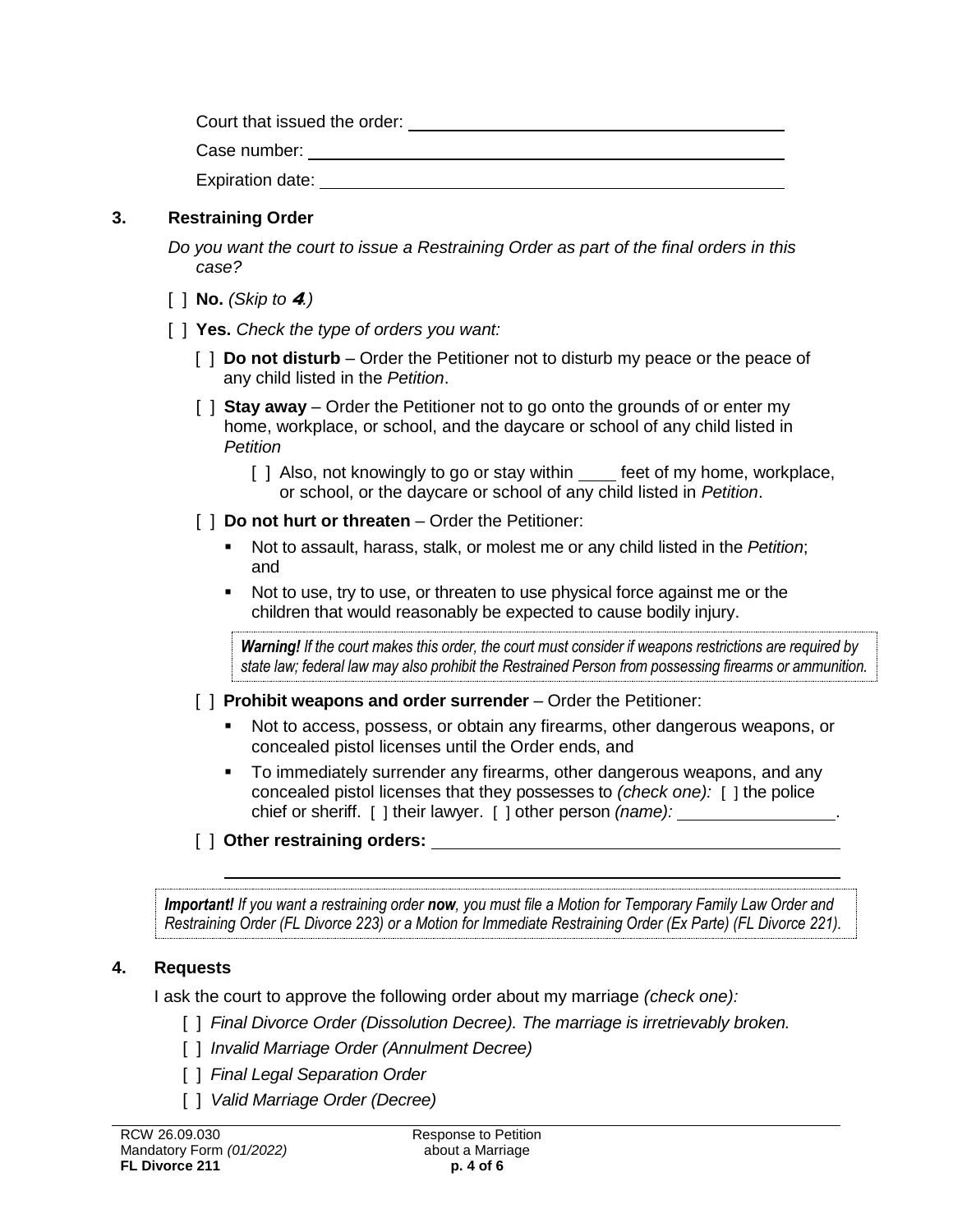**I also ask the court to** *(check all that apply):*

- [ ] approve Respondent's proposed *Parenting Plan*
- [ ] approve a *Child Support Order*, according to the Washington State Child Support **Schedule**
- [] approve the separation contract.
- [ ] divide the property and debts as requested above (or fairly and equitably if no specific request is made).
- [] order reasonable spousal support as requested above (or fairly and equitably if no specific request is made).
- [ ] order payment of lawyer fees, other professional fees, and costs for this case.
- [ ] change the Respondent's name to: *first middle last* [ ] approve an *Order for Protection*  [ ] approve a *Restraining Order* [ ] other *(specify):*

#### **Respondent fills out below:**

I declare under penalty of perjury under the laws of the state of Washington that the facts I have provided on this form (including any attachments) are true. [ ] I have attached *(number):* \_\_\_\_\_ pages.

| Signed at (city and state): | Date:      |
|-----------------------------|------------|
|                             |            |
| Respondent signs here       | Print name |

I agree to accept legal papers for this case at *(check one):*

[ ] my lawyer's address, listed below.

- [ ] Email *(optional)* Respondent agrees to accept service of legal papers for this case by email at this address:
- [ ] the following address *(this does not have to be your home address):*

| Street Address or PO Box                                                                                                                                                                 | City | State | Zip |
|------------------------------------------------------------------------------------------------------------------------------------------------------------------------------------------|------|-------|-----|
| (If this address changes before the case ends, you <b>must</b> notify all parties and the court clerk in writing. You may<br>use the Notice of Address Change form (FL All Family 120).) |      |       |     |

If agreed, both parties can sign *All Civil 006 Agreement re: Service by Email*. For information on how to serve see Superior Court Civil Rule 5 and local court rules.

*Important!* You must fill out and file a *Confidential Information* form (FL All Family 001) with the court clerk.